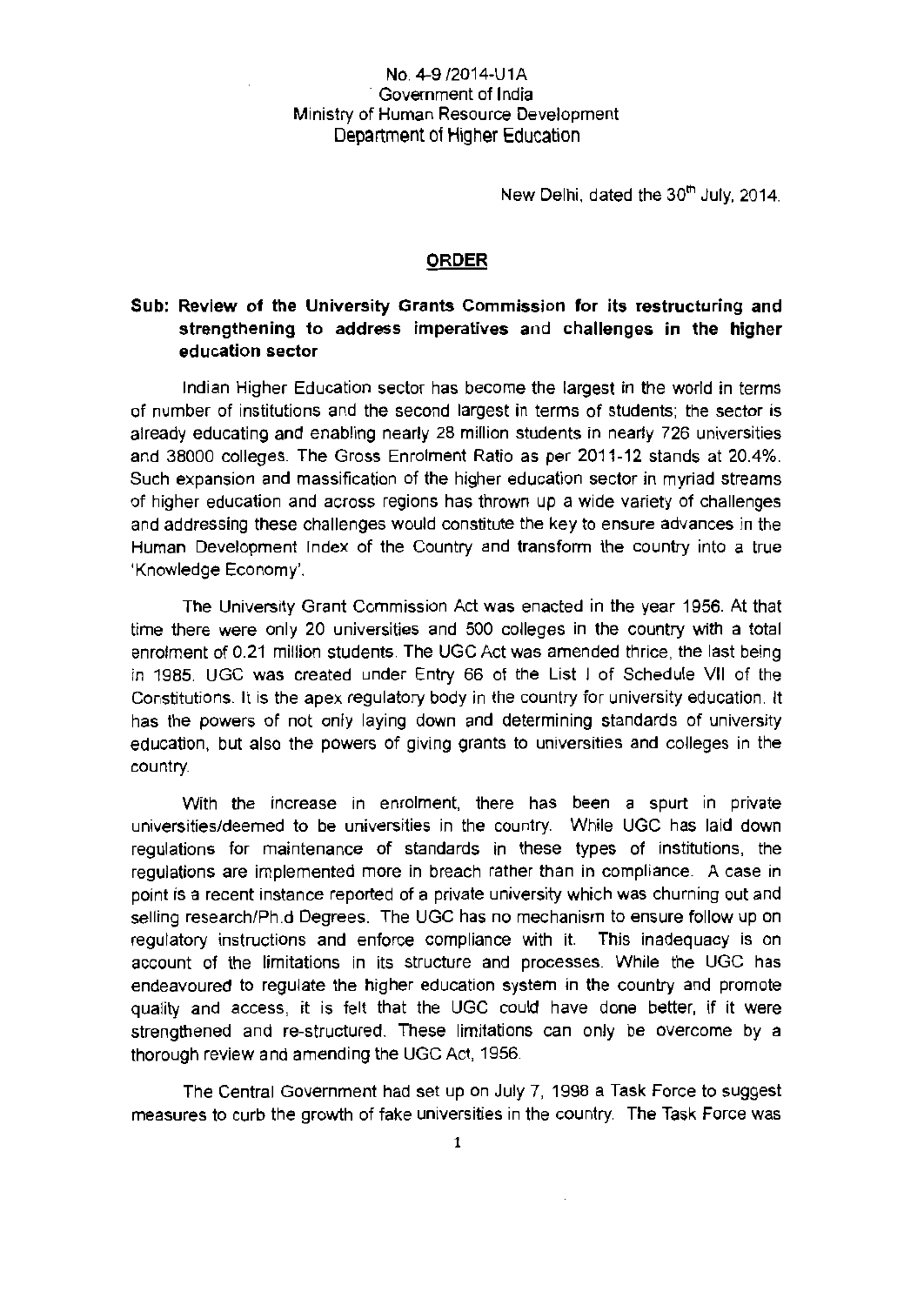mandated to examine the relevant provisions of the UGC Act which were to be amended to provide sufficient safeguard against incidence of fake university. On March 11, 1999 MHRD also set up a Group of six persons to study and to report upon various new initiatives on higher education covering several elements like selffinancing institutions, foreign universities and Indian education abroad. The report was examined in the MHRD and a Draft Cabinet Note was prepared for amendments in the UGC Act, 1956. The matter could not proceed further in the wake of appointment of Yashpal Committee for renovation and rejuvenation of higher education.

-- - - ----- - -

. . . . . . . . . . .

However, there is a realization that the UGC is not able to do justice to its mandate in light of massification of higher education. Faced with the fact that lot of private institutions have come up in higher education sector and the growing trend of commercialization of higher education, several states having created private universities which sometimes are not maintaining the laid down standards of higher education, UGC's entire functioning continues to be oriented more towards grant giving rather than regulation and enforcement of minimum standards. It is imperative that an urgent review of the UGC in its entirety is conducted.

The Central Government, therefore, recognizing the need for restructuring the University Grants Commission and reshaping its educational leadership and regulatory role to address imperatives and challenges in the higher education sector for fullest realization of the higher learning and research potential in the Country, hereby constitutes a UGC Review Committee with the following members,

- (i) Prof. Hari Gautam, former Chairman, UGC..................................Chairman
- (li) Prof. C.M. Jariwala, former Head and Dean of Law, BHU .............. Member
- (iii) Prof Kapil Kapoor, former Pro VC, JNU .. .. Member
- (iv) Shri R.P. Sisodia, Joint Secretary (Higher Education) .... Member-Secretary

The Committee shall conduct a review of the present status of UGC and suggest restructuring and re-organizing of UGC for attaining even better performance to meet the desired objectives. The Committee shall also suggest amendments to the UGC Act, 1956, and the Rules and Regulations made thereunder. The following shall be the items of review/ Terms of Reference (TOR) of the Committee:

- (i) Evaluation of the performance of the UGC in coordinating and determining standards of education in universities, conducting an audit of its regulatory reach and identifying strengths and weaknesses on this aspect. (This will also include an evaluation of the performance of the Regional Offices and the Inter University Centres of the UGC).
- (ii) Requirement of regulatory space for the UGC vis  $-a$  -vis other regulatory bodies for providing educational leadership in the higher education sector.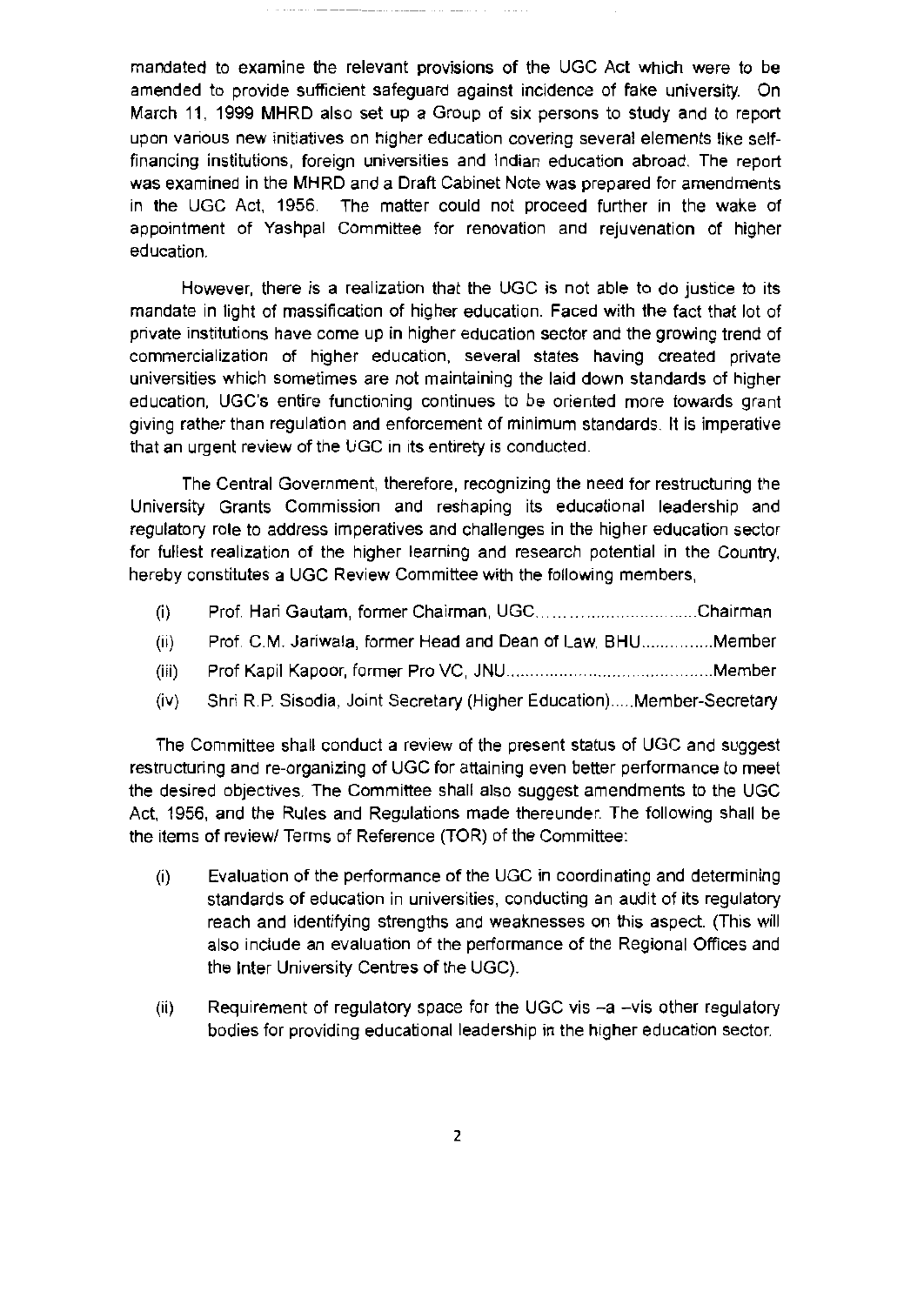- (iii) Assessment of regulatory space for the UGC vis-a-vis autonomy and accountability of Universities and Colleges and measures to reinforce the desired regulatory role.
- (iv) Analysis of the regulatory function vis -a- vis grant disbursing function of the UGC and recommending changes in the balance between the twin functions.
- (v) To suggest ways and means to set up a robust accreditation system in the higher education sector and to revamp NAAC to meet the challenges of mandatory accreditation.
- (vi) Use of information and communication technology, along with business process reengineering for ushering in e-governance and transparency in UGC's functioning.
- (vii) Revamping the grant disbursing function of the UGC to introduce effectiveness and efficiency for timely utilization of grants.
- (viii) To introduce performance based system of release of funds and to align it with RUSA guidelines.
- (ix) Measures for effectively regulating distance education and online education in the country and to harness the technology for enabling access to higher educational institutions.
- (x) Analyze the way UGC staff is organized in head office and regional offices and suggest re-structuring of the entire UGC including its regional offices.
- (xi) New measures for enhancing student mobility and internationalization of the higher education sector.
- (xii) Measures for reinvigorating the teaching environment in Universities and **Colleges**
- (xiii) Measures for enhancing quallty research, particularly research in Basic Sciences, and ushering a climate of innovation in higher education sector in the country.
- (xiv) Regulation of Private Not-for-Profit entities in higher education and also suggest measures to curb commercialization.

3. The Committee shall submit its report within a period of six months from the date of this Order. The Committee shall cease to function on the day it submits its report to the Government.

4. The UGC shall provide all secretarial assistance and logistics support to the Chairman and Members of the Committee. This will include expenditure on travel and accommodation of the Committee on its visits for conducting interaction with higher educational institutions and academics.